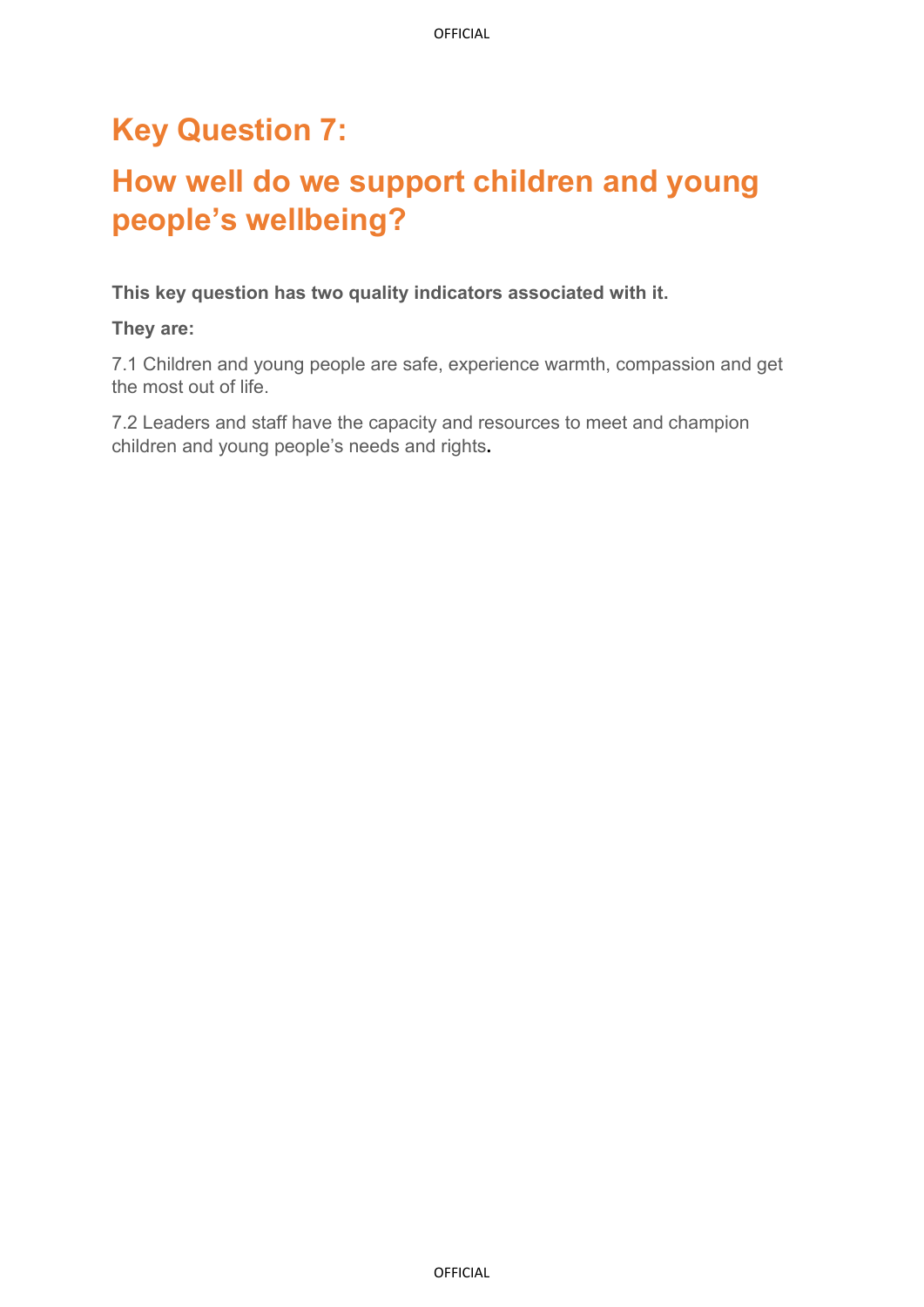### **Quality Indicator 7.1: Children and young people are safe, experience warmth, compassion and get the most out of life.**

Key areas include the extent to which children and young people:

- Feel safe and are protected from harm.
- Feel valued and their views, wishes and rights are of utmost importance to everyone.
- Have their aspirations met and can reach their potential.

| <b>Quality illustrations</b>                                                                                                                                                                                                                                                                                                                                                                        |                                                                                                                                                                                                                                                                                                                                                        |  |  |
|-----------------------------------------------------------------------------------------------------------------------------------------------------------------------------------------------------------------------------------------------------------------------------------------------------------------------------------------------------------------------------------------------------|--------------------------------------------------------------------------------------------------------------------------------------------------------------------------------------------------------------------------------------------------------------------------------------------------------------------------------------------------------|--|--|
| <b>Very Good</b>                                                                                                                                                                                                                                                                                                                                                                                    | <b>Weak</b>                                                                                                                                                                                                                                                                                                                                            |  |  |
| Children and young people feel, and are<br>kept, safe - both emotionally and physically.<br>This is because they benefit from<br>knowledgeable staff who understand their<br>needs. These staff work with other<br>agencies and confidently use preventive,<br>risk assessed, practice. Guardianship<br>arrangements (when these are provided by<br>the school) are well managed and                | The extent to which children and young<br>people are protected from harm is<br>compromised. Safe care practice is<br>reactive, and there is a failure to identify<br>and respond to indicators of concern.<br>There is insufficient collaboration with<br>relevant external partners. Guardianship<br>arrangements lack oversight and support.         |  |  |
| supported<br>Children and young people are confident<br>that staff will effectively challenge all forms<br>of bullying. Children and young people with<br>additional support needs or whose first<br>language is not English are given all the<br>support they need to thrive.                                                                                                                      | Children and young people may not feel<br>safe, and experience being bullied, feeling<br>threatened, afraid, or isolated. Their<br>wellbeing is affected by insensitive<br>responses to their concerns. Children with<br>additional support needs or whose first<br>language is not English do not get the help<br>they need to thrive.                |  |  |
| The service fully implements national<br>guidance and best practice in child<br>protection, including child sexual<br>exploitation.                                                                                                                                                                                                                                                                 | Networks of support outside the school are<br>limited and do not provide the safeguards<br>required. Children and young people do<br>not have a trusted adult they can seek<br>support from.                                                                                                                                                           |  |  |
| Children and young people experience<br>therapeutic and stable care. They always<br>have a trusted adult they can turn to for<br>support.                                                                                                                                                                                                                                                           |                                                                                                                                                                                                                                                                                                                                                        |  |  |
| Children and young people enjoy warm,<br>trusting, and nurturing relationships with<br>those caring for them. They are based on<br>compassion, and fun. Children and young<br>people always experience a high level of<br>respect from everyone involved in looking<br>after them. This respect is also reflected in<br>the quality of environment and the<br>resources available for young people. | Children and young people may feel<br>unsupported and do not believe they are<br>valued or understood by the people looking<br>after them. The care and support that<br>children and young people receive does not<br>take enough account of their rights and<br>individuality. Staff fail to recognise and<br>address discrimination and intolerance. |  |  |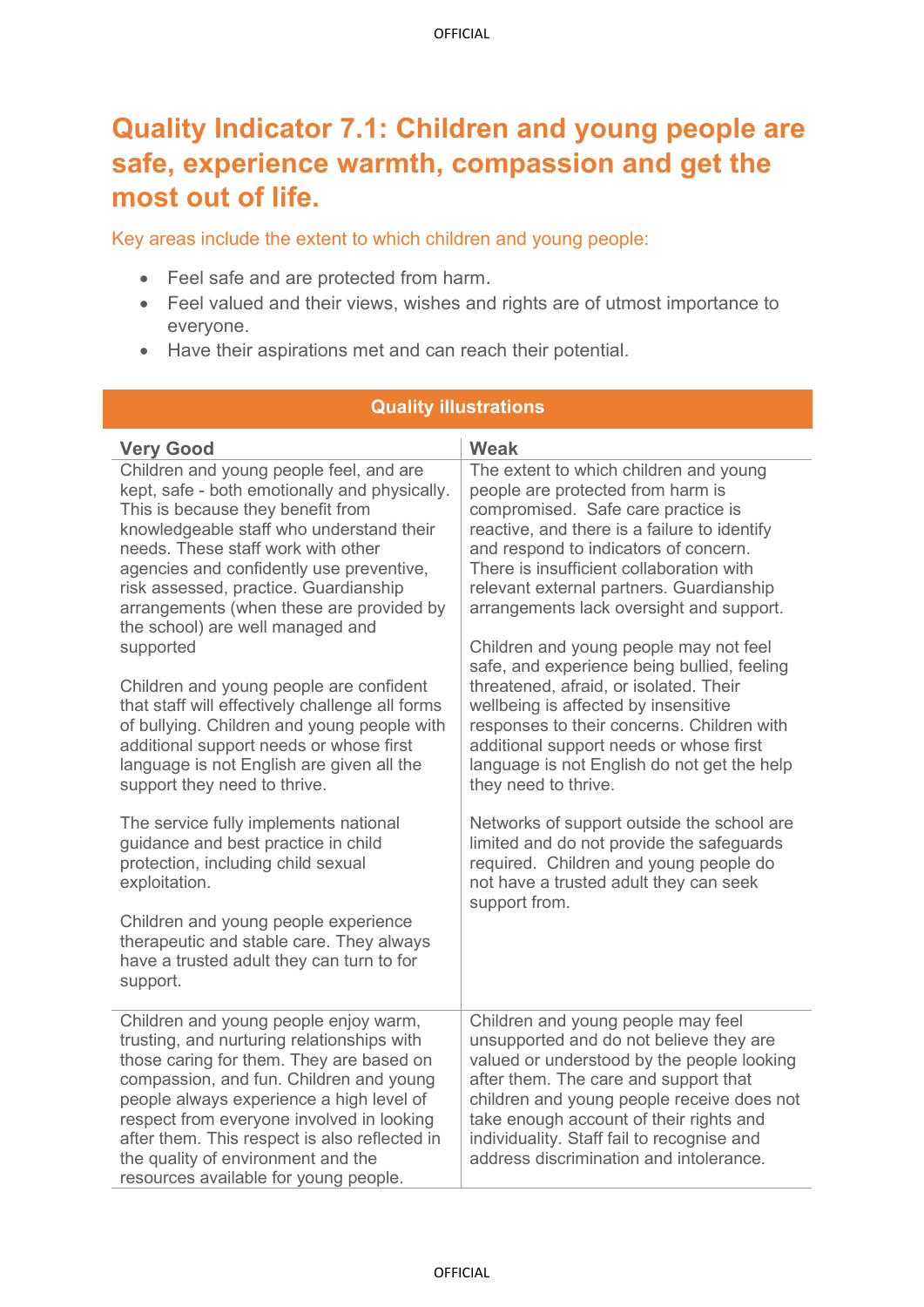| Children and young people are fully<br>engaged in their care and support. They<br>can participate meaningfully and easily in<br>all decisions affecting them. |                                                                                                                                                                                                                                                                                                                                                                                                                                                                                                                                                                                                                                                                         | Children and young people's views do not<br>consistently make a difference.                                                                                                                                                                                                                                                                                                                                                                                                                                                                                                                                                                                                                      |
|---------------------------------------------------------------------------------------------------------------------------------------------------------------|-------------------------------------------------------------------------------------------------------------------------------------------------------------------------------------------------------------------------------------------------------------------------------------------------------------------------------------------------------------------------------------------------------------------------------------------------------------------------------------------------------------------------------------------------------------------------------------------------------------------------------------------------------------------------|--------------------------------------------------------------------------------------------------------------------------------------------------------------------------------------------------------------------------------------------------------------------------------------------------------------------------------------------------------------------------------------------------------------------------------------------------------------------------------------------------------------------------------------------------------------------------------------------------------------------------------------------------------------------------------------------------|
|                                                                                                                                                               | Children and young people's physical and<br>mental health is given the priority which<br>reflects their importance as a pre-requisite<br>to making the most out of life. Young<br>people benefit from a tasty, varied, and<br>well-balanced diet that promotes health and<br>well-being. Children and young people<br>enjoy the food available and the social<br>aspects of eating.<br>Children and young people's individual<br>ambitions, interests and life skills are<br>consistently supported and developed.<br>Children and young people receive<br>individually tailored support to participate<br>fully in learning and maximise attainment<br>and attendance. | Children and young people's physical and<br>mental health is not given sufficient<br>attention. Children do not benefit from a<br>tasty, varied, and well-balanced diet.<br>Children and young people are unhappy<br>with the food available and do not benefit<br>from the social aspects of eating.<br>Care practices and activities are<br>institutionalised, repetitive and limited to, or<br>aimed at. groups. There is a lack of<br>imagination in the opportunities that young<br>people could and should participate in.<br>Children and young people are<br>disadvantaged because there is limited<br>ambition or support to build on their<br>individual strengths and develop skills. |
|                                                                                                                                                               | <b>Scrutiny and Improvement Actions</b>                                                                                                                                                                                                                                                                                                                                                                                                                                                                                                                                                                                                                                 | <b>Inputs and processes examined</b>                                                                                                                                                                                                                                                                                                                                                                                                                                                                                                                                                                                                                                                             |
|                                                                                                                                                               | Obtain the views of children and young<br>people, family, friends, visitors, staff,                                                                                                                                                                                                                                                                                                                                                                                                                                                                                                                                                                                     | Registration certificate, conditions of<br>$\bullet$                                                                                                                                                                                                                                                                                                                                                                                                                                                                                                                                                                                                                                             |
|                                                                                                                                                               | managers, and other professionals.                                                                                                                                                                                                                                                                                                                                                                                                                                                                                                                                                                                                                                      | registration, insurance certificate                                                                                                                                                                                                                                                                                                                                                                                                                                                                                                                                                                                                                                                              |
| $\bullet$                                                                                                                                                     | Observe staff practice and interaction<br>with young people.                                                                                                                                                                                                                                                                                                                                                                                                                                                                                                                                                                                                            | Aims and objectives<br>$\bullet$<br>Development plan/improvement plan.                                                                                                                                                                                                                                                                                                                                                                                                                                                                                                                                                                                                                           |
| $\bullet$                                                                                                                                                     | Consider young people's access to                                                                                                                                                                                                                                                                                                                                                                                                                                                                                                                                                                                                                                       | Sample of care plans                                                                                                                                                                                                                                                                                                                                                                                                                                                                                                                                                                                                                                                                             |
|                                                                                                                                                               | advocacy and the use of communication<br>support tools in obtaining their views.                                                                                                                                                                                                                                                                                                                                                                                                                                                                                                                                                                                        | Staff recruitment procedures<br>$\bullet$                                                                                                                                                                                                                                                                                                                                                                                                                                                                                                                                                                                                                                                        |
| $\bullet$                                                                                                                                                     | Interview staff and leadership of the                                                                                                                                                                                                                                                                                                                                                                                                                                                                                                                                                                                                                                   | Service training plan and records                                                                                                                                                                                                                                                                                                                                                                                                                                                                                                                                                                                                                                                                |
|                                                                                                                                                               | service.                                                                                                                                                                                                                                                                                                                                                                                                                                                                                                                                                                                                                                                                | Complaints received by the service                                                                                                                                                                                                                                                                                                                                                                                                                                                                                                                                                                                                                                                               |
| $\bullet$                                                                                                                                                     | Seek the views of external<br>professionals.                                                                                                                                                                                                                                                                                                                                                                                                                                                                                                                                                                                                                            | Maintenance records                                                                                                                                                                                                                                                                                                                                                                                                                                                                                                                                                                                                                                                                              |
| $\bullet$                                                                                                                                                     | Inspect the setting.                                                                                                                                                                                                                                                                                                                                                                                                                                                                                                                                                                                                                                                    | <b>Infection Control</b><br>$\bullet$                                                                                                                                                                                                                                                                                                                                                                                                                                                                                                                                                                                                                                                            |
| $\bullet$                                                                                                                                                     | Look at menus and where possible<br>share mealtimes with children and                                                                                                                                                                                                                                                                                                                                                                                                                                                                                                                                                                                                   | Medication records and systems                                                                                                                                                                                                                                                                                                                                                                                                                                                                                                                                                                                                                                                                   |
| $\bullet$                                                                                                                                                     | young people.                                                                                                                                                                                                                                                                                                                                                                                                                                                                                                                                                                                                                                                           | <b>Staffing Needs Assessment</b><br>۰                                                                                                                                                                                                                                                                                                                                                                                                                                                                                                                                                                                                                                                            |
|                                                                                                                                                               | Review the service's arrangements for<br>the management of guardians, where<br>these are provided by the service.                                                                                                                                                                                                                                                                                                                                                                                                                                                                                                                                                       | Admissions and matching process                                                                                                                                                                                                                                                                                                                                                                                                                                                                                                                                                                                                                                                                  |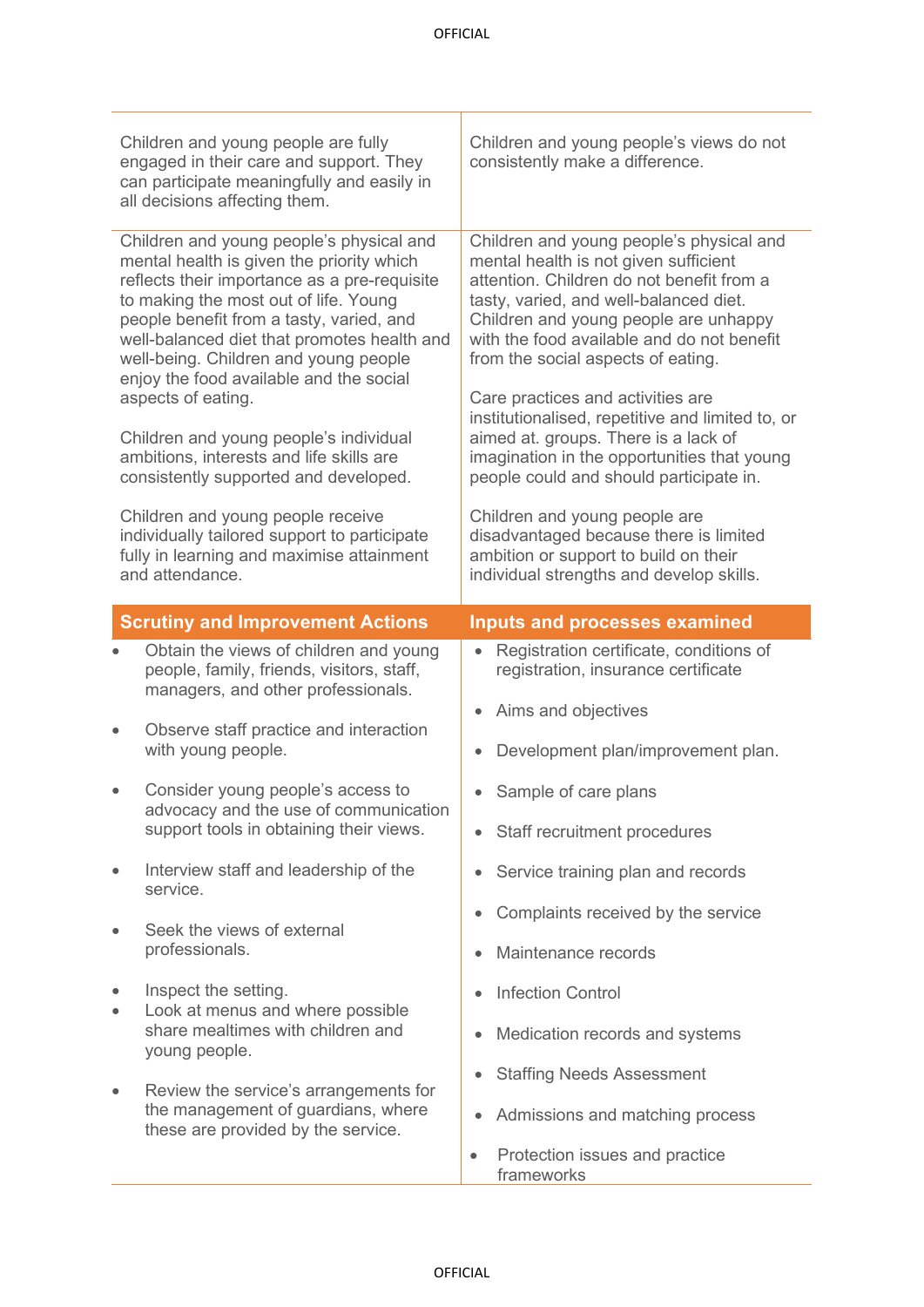| Accident /Incident records<br>$\bullet$                     |
|-------------------------------------------------------------|
| Continuing care welfare assessments<br>$\bullet$            |
| Track young people's experiences<br>$\bullet$               |
| Management oversight and governance<br>$\bullet$<br>of risk |
| The physical environment<br>$\bullet$                       |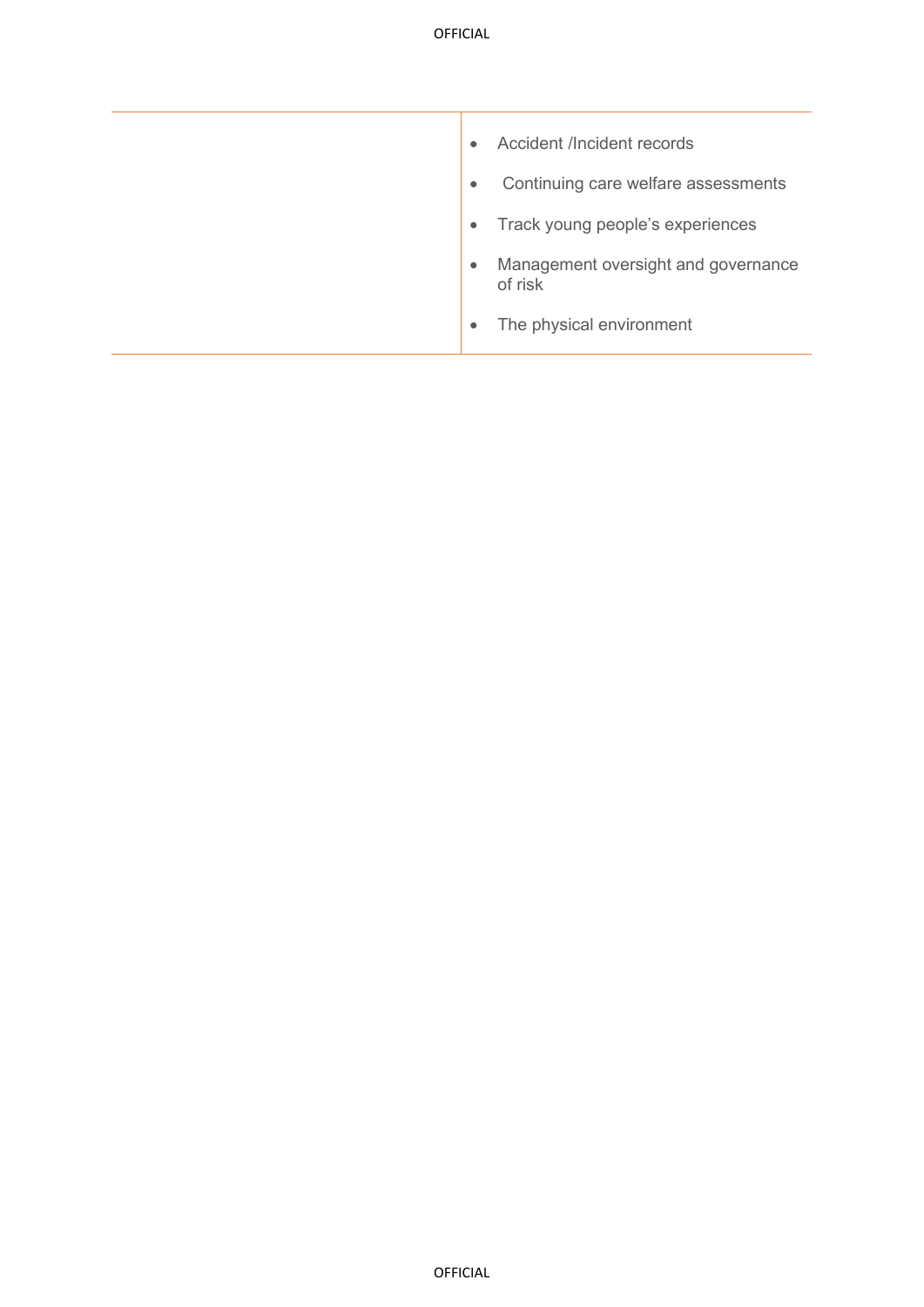## **Quality Indicator 7.2: Leaders and staff have the capacity and resources to meet and champion children and young people's needs and rights.**

Key areas include the extent to which:

- Leaders and staff are confident in their practice and are well supported.
- Staffing levels and skills are right to meet the needs and rights of young people.
- Self-evaluation and quality assurance maintain safe care and young people's rights. They drive improvement in every aspect of children and young people's lives.

| <b>Very Good</b>                                                                                                                                                                                                                                                                                                                                                                                     | <b>Weak</b>                                                                                                                                                                                                                                                                      |
|------------------------------------------------------------------------------------------------------------------------------------------------------------------------------------------------------------------------------------------------------------------------------------------------------------------------------------------------------------------------------------------------------|----------------------------------------------------------------------------------------------------------------------------------------------------------------------------------------------------------------------------------------------------------------------------------|
| Leaders ensure the culture is inspiring,<br>supportive, and empowering. They model<br>high standards of practice and successfully<br>seek the best possible outcomes for<br>children and young people.                                                                                                                                                                                               | The vision for the service lacks clarity and<br>is not sufficiently focussed on children and<br>young people's rights. Leadership lacks the<br>necessary stability, energy, or direction.                                                                                        |
| External managers and governing boards<br>are clear about their roles and<br>responsibilities. They play a key role as<br>champions for young people and in<br>monitoring the quality of their experiences.<br>They contribute to ensuring the safety of<br>children and young people and that the<br>school is committed to improving<br>experiences and outcomes for children and<br>young people. | External managers do not provide an<br>effective contribution to the safety of<br>children and young people. They do not<br>contribute to the school's improvement<br>agenda.                                                                                                    |
| The school has the right number of staff,<br>with the right skills and experience. They<br>are effectively deployed to ensure the<br>needs of children and young people are<br>met at all times. The staff team is stable<br>which allows young people to develop and<br>enjoy secure and trusting relationships.                                                                                    | The numbers of staff deployed at any one<br>time is not responsive enough to meet<br>children and young people's needs all the<br>time. There is a lack of consistency and<br>continuity which limits children and young<br>people's ability to build trusting<br>relationships. |
| Staff know young people very well. Risk is<br>well understood and managed effectively.                                                                                                                                                                                                                                                                                                               | Risks are not understood, anticipated, or<br>responded to effectively.                                                                                                                                                                                                           |
| Staff are safely recruited. Everyone is<br>individually equipped, and supported, to<br>successfully meet all the needs of the<br>children and young people.                                                                                                                                                                                                                                          | Safer recruitment practices are not<br>rigorously followed. Staff lack the<br>knowledge, experience, and skills to meet<br>all the needs of the children and young<br>people.                                                                                                    |

#### **Quality Illustrations**